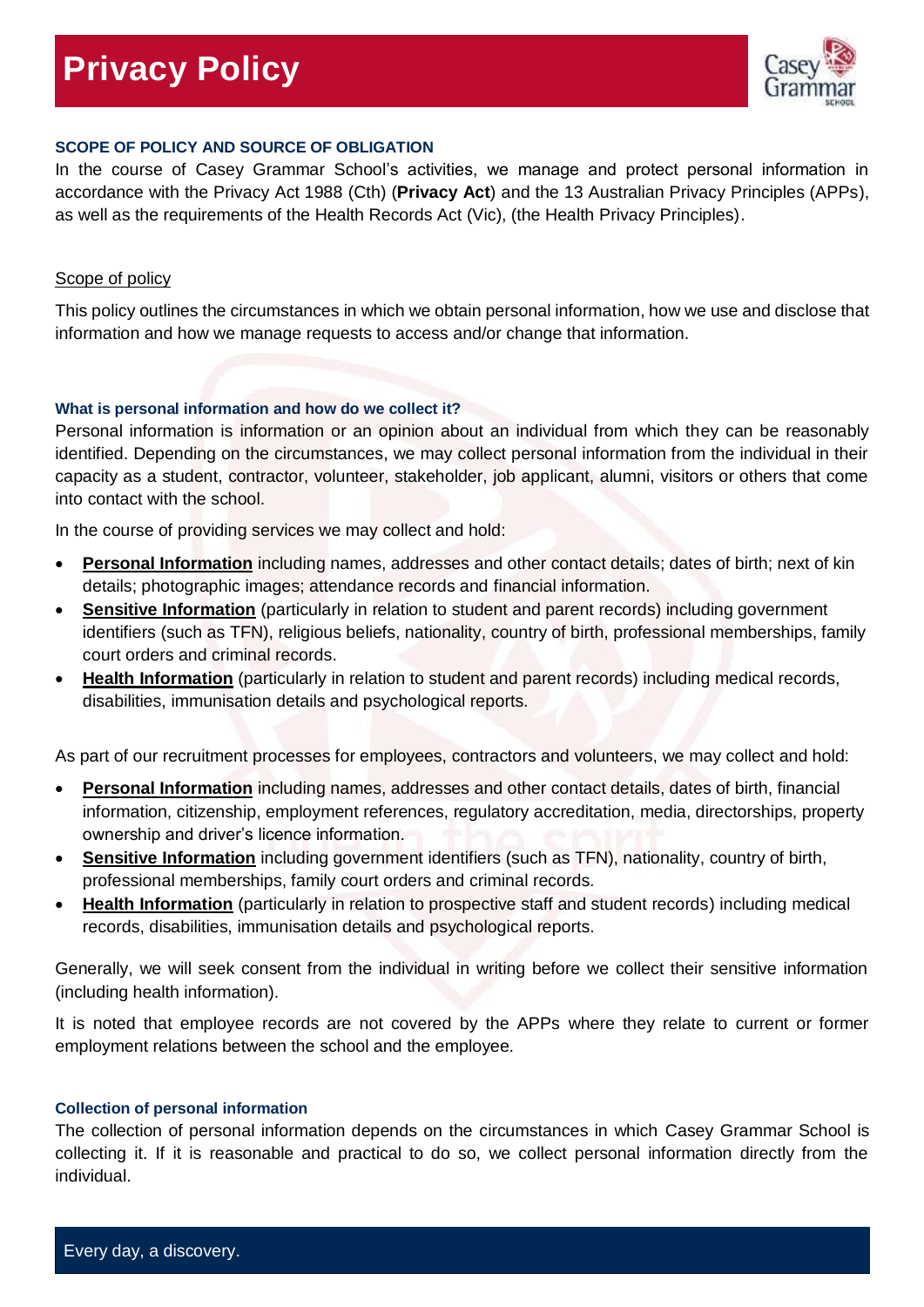

# Solicited Information

Casey Grammar School has, where possible, attempted to standardise the collection of personal information by using specifically designed forms (e.g. an Enrolment Form or Health Information Disclosure Form). However, given the nature of our operations we also receive personal information by email, letters, notes, via our website, over the telephone, in face-to-face meetings, through financial transactions and through surveillance activities such as the use of CCTV security cameras or email monitoring.

We may also collect personal information from other people (e.g. a third-party administrator, referees for prospective employees) or independent sources. However, we will only do so where it is not reasonable and practical to collect the personal information from the individual directly.

# Information collected from our website

We may collect information based on how individuals use our website. We use ''cookies'' and other data collection methods to collect information on website activity such as the number of visitors, the number of pages viewed and the internet advertisements which bring visitors to our website. This information is collected to analyse and improve our website, marketing campaigns and to record statistics on web traffic. We do not use this information to personally identify individuals.

# Unsolicited information

Casey Grammar School may be provided with personal information without having sought it through our normal means of collection. This is known as "unsolicited information" and is often collected by:

- Misdirected postal mail Letters, Notes, Documents
- Misdirected electronic mail Emails, electronic messages
- Employment applications sent to us that are not in response to an advertised vacancy
- Additional information provided to us which was not requested.

Unsolicited information obtained by Casey Grammar School will only be held, used and or disclosed if it is considered as personal information that could have been collected by normal means. If that unsolicited information could not have been collected by normal means then we will destroy, permanently delete or deidentify the personal information as appropriate.

# **Collection and use of sensitive information**

We only collect sensitive information if it is:

- reasonably necessary for one or more of these functions or activities, and we have the individual's consent
- necessary to lessen or prevent a serious threat to life, health or safety
- another permitted general situation
- another permitted health situation.

We may share sensitive information to other entities in our organisation structure, but only if necessary for us to provide our products or services.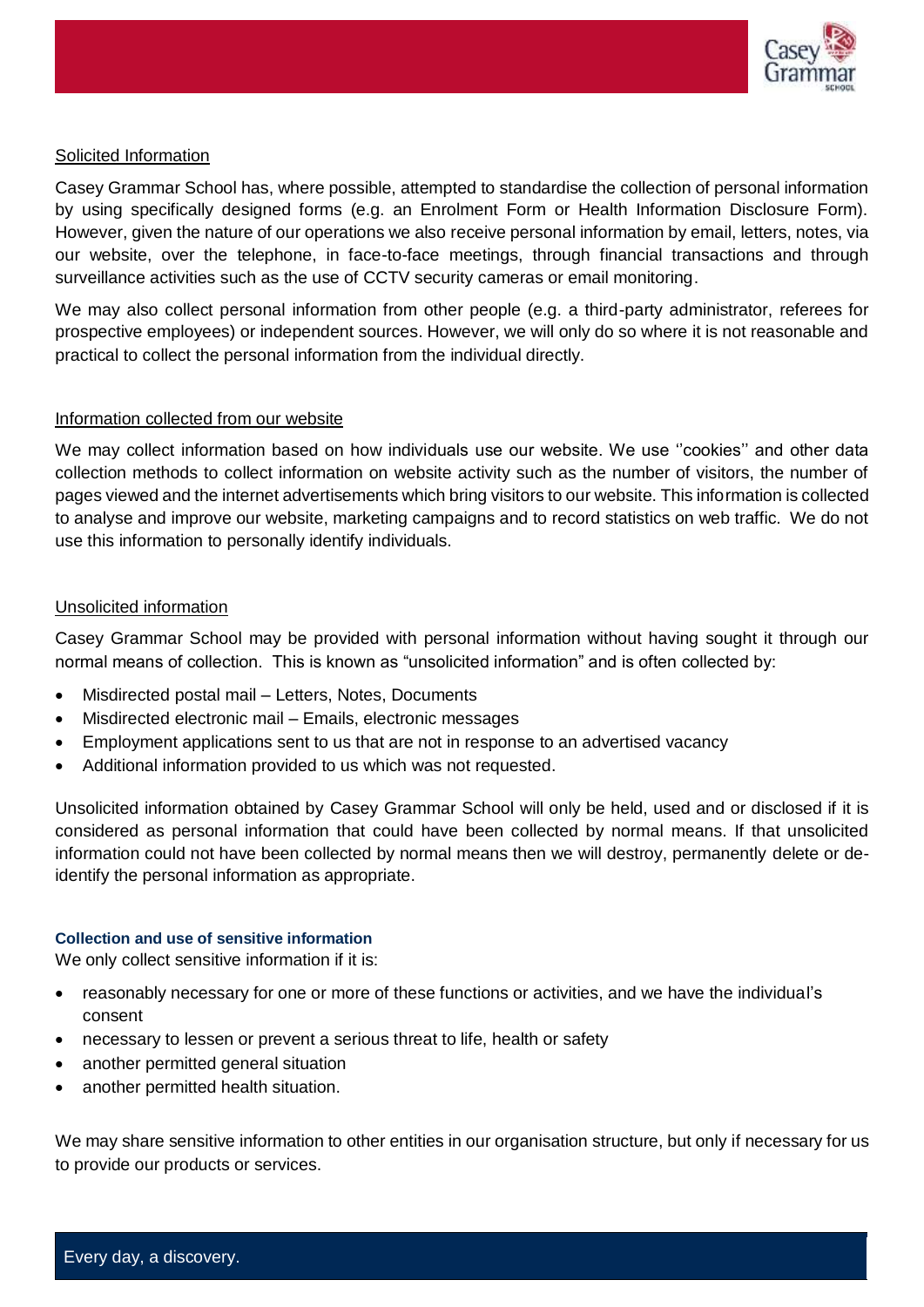

### **How do we use personal information?**

Casey Grammar School only uses personal information that is reasonably necessary for one or more of our functions or activities (the primary purpose) or for a related secondary purpose that would be reasonably expected by you, or for an activity or purpose to which you have consented.

Our primary uses of personal information include, but are not limited to:

- providing education, pastoral care, extra-curricular and health services
- satisfying our legal obligations including our duty of care and child protection obligations
- keeping parents informed as to school community matters through correspondence, newsletters and magazines
- marketing, promotional and fundraising activities
- supporting the activities of school associations such as [Alumni Association]
- supporting the activities of the School foundation
- supporting community based causes and activities, charities and other causes in connection with the School's functions or activities helping us to improve our day-to-day operations including training our staff
- systems development; developing new programs and services; undertaking planning, research and statistical analysis
- school administration including for insurance purposes
- the employment of staff
- the engagement of volunteers.

We will only use or disclose sensitive or health information for a secondary purpose if you would reasonably expect us to use or disclose the information and the secondary purpose is directly related to the primary purpose.

We may share personal information to related bodies corporate, but only if necessary for us to provide our services.

The school may disclose information about an individual to overseas recipients only when it is necessary, for example to facilitate a student exchange program. The school will not however send information about an individual outside of Australia without their consent.

# Storage and Security of Personal Information

Casey Grammar School stores Personal Information in a variety of formats including, but not limited to:

- databases
- hard copy files
- personal devices, including laptop computers
- third party storage providers such as cloud storage facilities
- paper based files.

Casey Grammar School takes all reasonable steps to protect the personal information we hold from misuse, loss, unauthorised access, modification or disclosure.

These steps include, but are not limited to:

Restricting access and user privilege of information by staff depending on their role and responsibilities.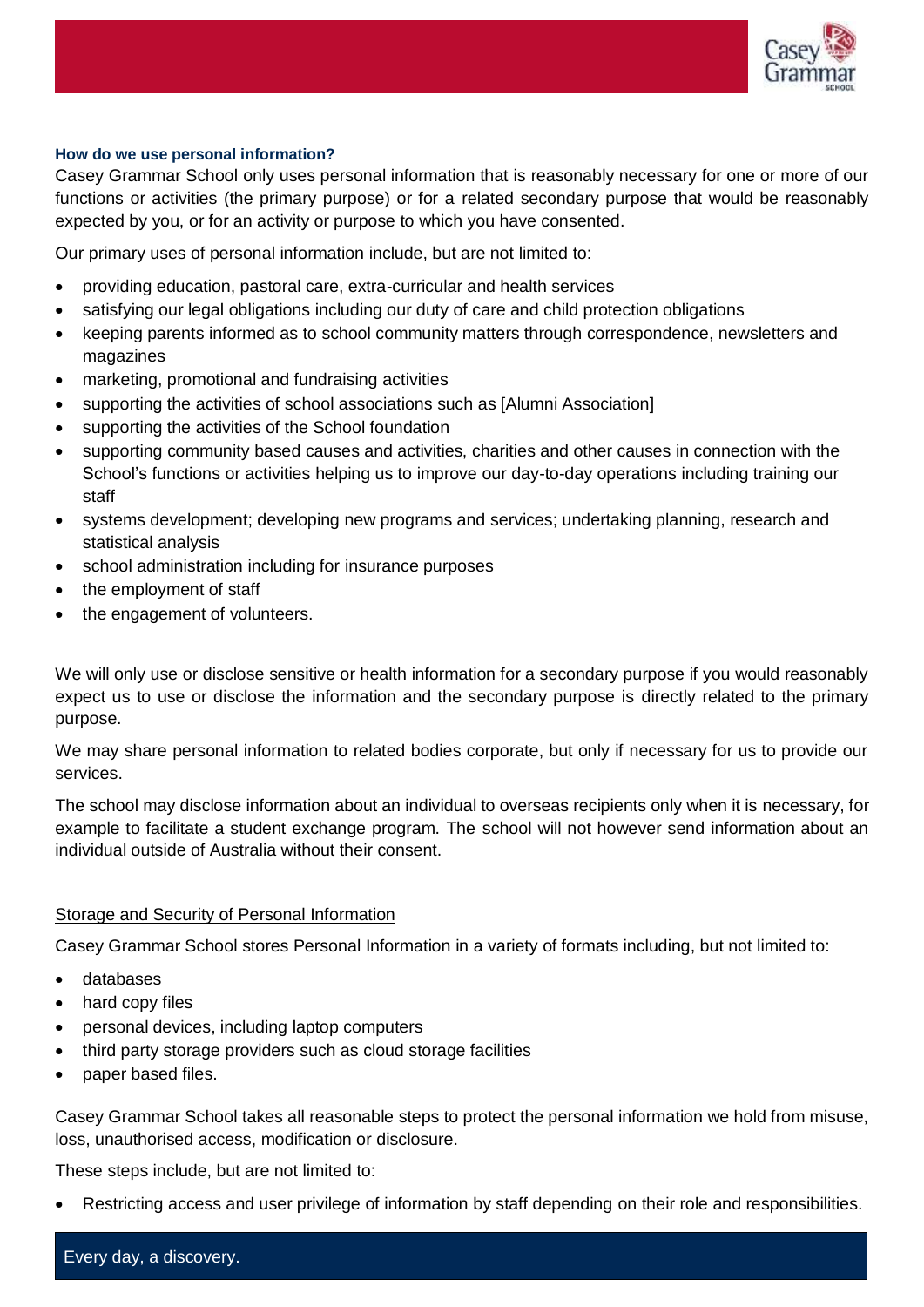

- Ensuring staff do not share personal passwords.
- Ensuring hard copy files are stored in lockable filing cabinets in lockable rooms. Staff access is subject to user privilege.
- Ensuring access to Casey Grammar School's premises are secured at all times.
- Implementing physical security measures around the school buildings and grounds to prevent break-ins.
- Ensuring our IT and cyber security systems, policies and procedures are implemented and up to date.
- Ensuring staff comply with internal policies and procedures when handling the information.
- Undertaking due diligence with respect to third party service providers who may have access to personal information, including customer identification providers and cloud service providers, to ensure as far as practicable that they are compliant with the APPs or a similar privacy regime.
- The destruction, deletion or de-identification of personal information we hold that is no longer needed, or required to be retained by any other laws.

Our public website may contain links to other third-party websites outside of Casey Grammar School. Casey Grammar School is not responsible for the information stored, accessed, used or disclosed on such websites and we cannot comment on their privacy policies.

# Responding to data breaches

Casey Grammar School will take appropriate, prompt action if we have reasonable grounds to believe that a data breach may have, or is suspected to have occurred. Depending on the type of data breach, this may include a review of our internal security procedures, taking remedial internal action, notifying affected individuals and the Office of the Australian Information Commissioner (OAIC).

If we are unable to notify individuals, we will publish a statement on our website and take reasonable steps to publicise the contents of this statement.

#### **Disclosure of personal information**

Personal information is used for the purposes for which it was given to Casey Grammar School, or for purposes which are directly related to one or more of our functions or activities.

Personal information may be disclosed to government agencies, other parents, other schools, recipients of school publications, visiting teachers, counsellors and coaches, our services providers, agents, contractors, business partners, related entities and other recipients from time to time, if the individual:

- Has given consent: or
- Would reasonably expect the personal information to be disclosed in that manner.

Casey Grammar School may disclose personal information without consent or in a manner which an individual would reasonably expect if:

- We are required to do so by law.
- The disclosure will lessen or prevent a serious threat to the life, health or safety of an individual or to public safety.
- Another permitted general situation applies.
- Disclosure is reasonably necessary for a law enforcement related activity.
- Another permitted health situation exists.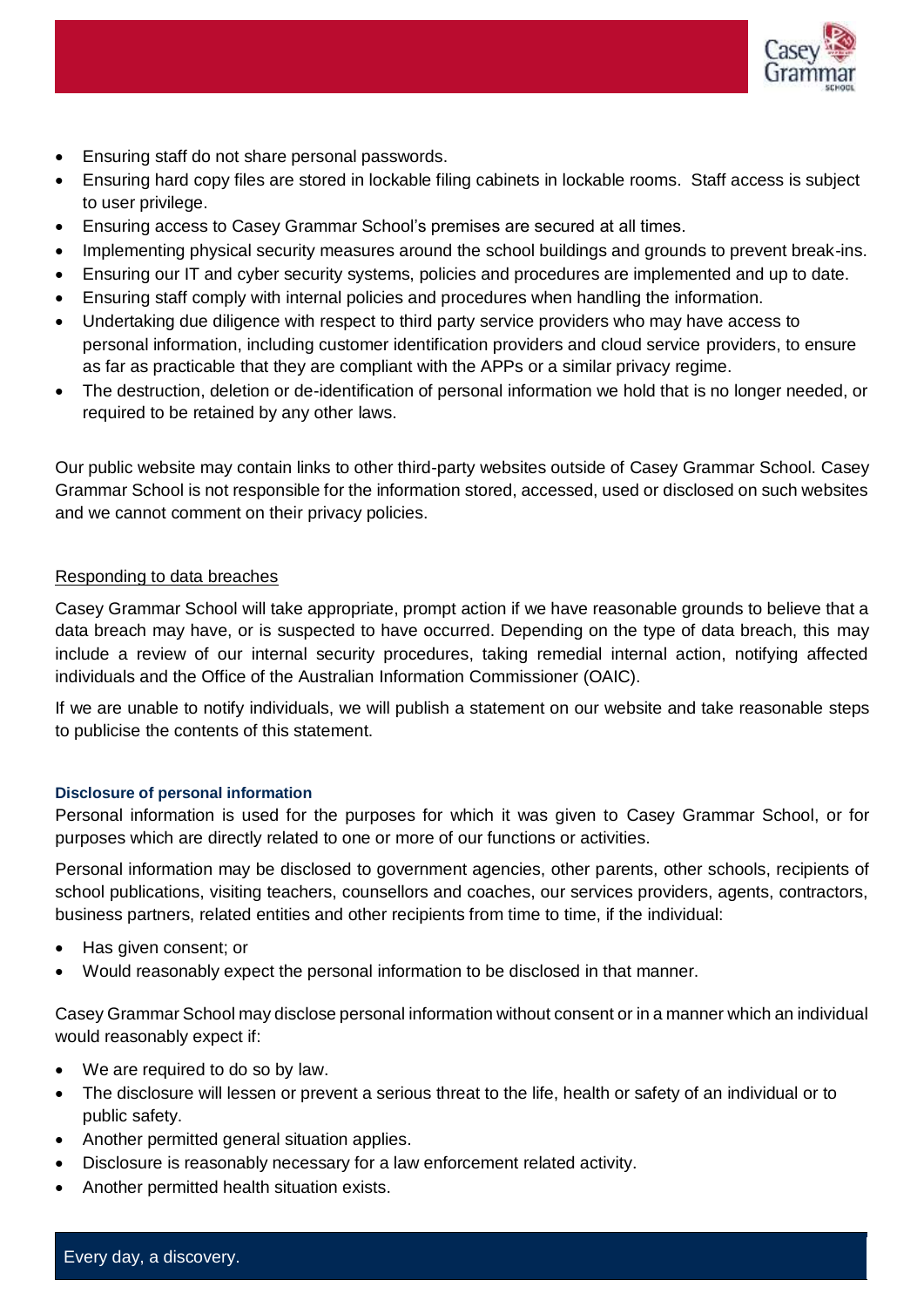

## Disclosure of your personal information to overseas recipients

Personal information about an individual may be disclosed to an overseas organisation in the course of providing our services, for example when storing information with a "cloud service provider" which stores data outside of Australia.

We will however take all reasonable steps not to disclose an individual's personal information to overseas recipients unless:

- we have the individual's consent (which may be implied);
- we have satisfied ourselves that the overseas recipient is compliant with the APPs, or a similar privacy regime;
- we form the opinion that the disclosure will lessen or prevent a serious threat to the life, health or safety of an individual or to public safety; or
- we are taking appropriate action in relation to suspected unlawful activity or serious misconduct.

## **Personal information of students**

The Privacy Act does not differentiate between adults and children and does not specify an age after which individuals can make their own decisions with respect to their personal information.

At Casey Grammar School we take a common sense approach to dealing with a student's personal information and generally will refer any requests for personal information to a student's parents/carers. We will treat notices provided to parents/carers as notices provided to students and we will treat consents provided by parents/carers as consents provided by a student.

We are however cognisant of the fact that children do have rights under the Privacy Act, and that in certain circumstances (especially when dealing with older students and especially when dealing with sensitive information), it will be appropriate to seek and obtain consents directly from students. We also acknowledge that there may be occasions where a student may give or withhold consent with respect to the use of their personal information independently from their parents/carers.

There may also be occasions where parents/carers are denied access to information with respect to their children, because to provide such information would have an unreasonable impact on the privacy of others, or result in a breach of the school's duty of care to the student.

#### **The quality of personal information**

We take all reasonable steps to ensure the personal information we hold, use and disclose is accurate, complete and up-to-date, including at the time of using or disclosing the information.

If Casey Grammar School becomes aware that the Personal Information is incorrect or out of date, we will take reasonable steps to rectify the incorrect or out of date information.

#### **Access and correction of personal information**

You may submit a request to us to access the personal information we hold, or request that we change the personal information. Upon receiving such a request, we will take steps to verify your identity before granting access or correcting the information.

If we reject the request, you will be notified accordingly. Where appropriate, we will provide the reason/s for our decision. If the rejection relates to a request to change personal information, an individual may make a statement about the requested change and we will attach this to their record.